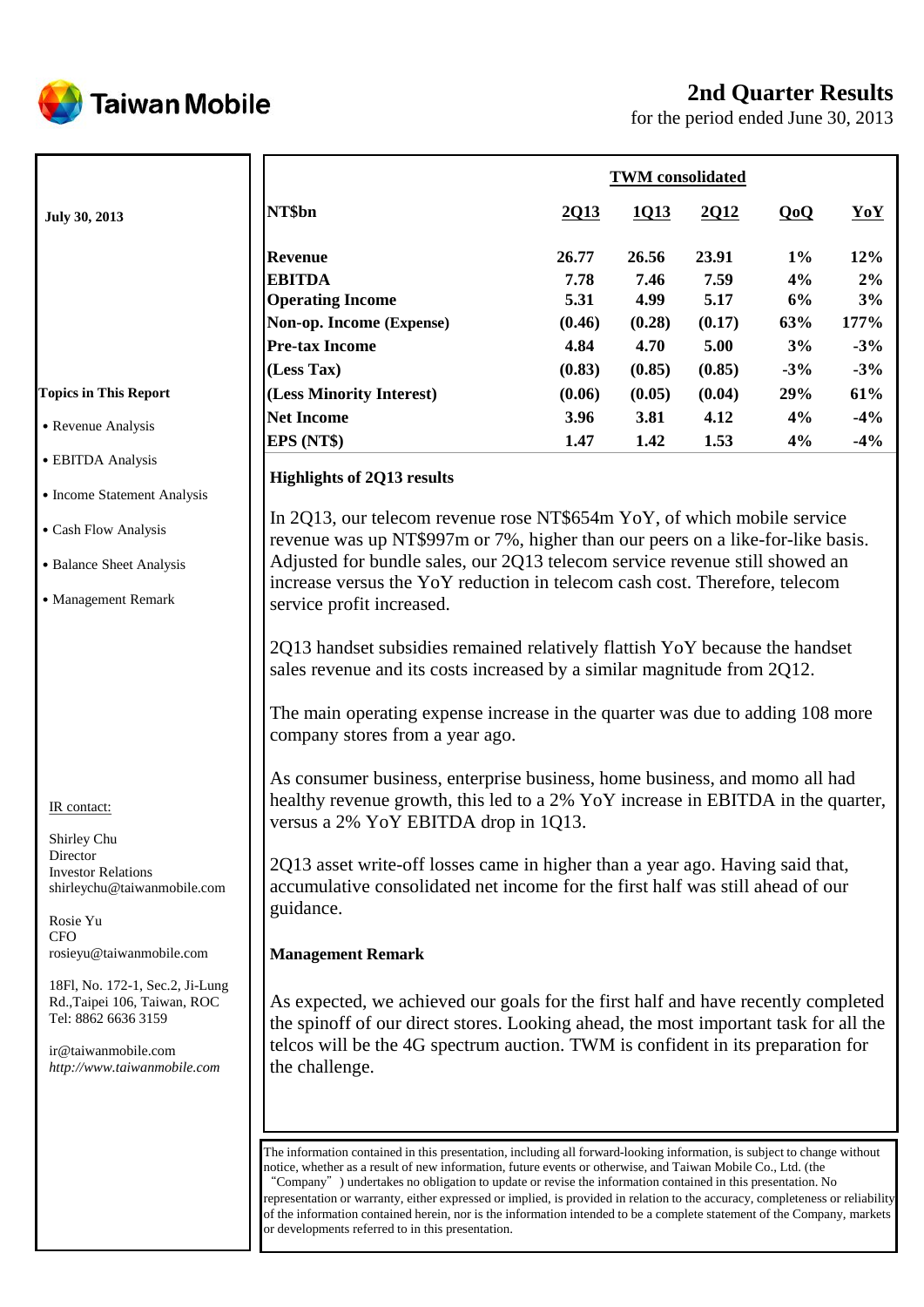

<All numbers provided in the tables are based on IFRS – fair value method, unless otherwise stated>

## **I. Revenue Analysis**

#### **Table 1. Key Operational Data**

| <b>Revenue (NT\$bn)</b>   | 2Q13  | 1Q13  | <b>2Q12</b> | QoQ    | YoY    |
|---------------------------|-------|-------|-------------|--------|--------|
| $\mathbf{CBG}^1$          | 17.46 | 17.36 | 15.80       | $1\%$  | 10%    |
| Mobile Service            | 12.34 | 11.95 | 11.81       | 3%     | 4%     |
| -Voice                    | 7.80  | 7.70  | 8.34        | 1%     | $-7\%$ |
| -VAS                      | 4.54  | 4.25  | 3.47        | 7%     | 31%    |
| <b>IDD</b>                | 0.55  | 0.61  | 0.65        | $-10%$ | $-15%$ |
| <b>Device Sales</b>       | 4.44  | 4.67  | 3.26        | $-5%$  | 36%    |
| <b>EBG</b>                | 2.74  | 2.59  | 2.57        | 6%     | 6%     |
| Mobile Service            | 1.17  | 1.06  | 1.03        | 10%    | 13%    |
| Fixed-line                | 0.88  | 0.88  | 0.97        | 0%     | $-9\%$ |
| ISR & Others              | 0.69  | 0.66  | 0.58        | 5%     | 20%    |
| <b>HBG</b>                | 1.55  | 1.54  | 1.52        | $0\%$  | 2%     |
| - Pay-TV related          | 1.07  | 1.06  | 1.06        | $1\%$  | 1%     |
| - Broadband               | 0.29  | 0.28  | 0.27        | $1\%$  | 9%     |
| - Content & others        | 0.19  | 0.19  | 0.20        | $-2\%$ | $-6\%$ |
| momo & Others             | 5.03  | 5.07  | 4.00        | $-1\%$ | 26%    |
| - TV shopping & catalogue | 2.16  | 2.22  | 2.10        | $-2\%$ | 3%     |
| - Online shopping         | 2.66  | 2.65  | 1.75        | 1%     | 52%    |

|                                                        | <b>2Q13</b> | <b>1Q13</b> | <b>2Q12</b> | QoQ            | YoY    |
|--------------------------------------------------------|-------------|-------------|-------------|----------------|--------|
| <b>Mobile Subscribers (K)</b>                          | 7,106       | 7,050       | 6,821       | $1\%$          | 4%     |
| - Data card                                            | 453         | 428         | 368         | 6%             | 23%    |
| Consumer                                               | 6,708       | 6,676       | 6,506       | 0%             | 3%     |
| Enterprise                                             | 398         | 374         | 315         | 6%             | 26%    |
| <b>Monthly Churn</b>                                   | 2.0%        | $2.1\%$     | 1.9%        |                |        |
| MOU (bn)                                               | 3.81        | 3.86        | 4.17        | $-1\%$         | $-8%$  |
| Pay-TV Subs (K)                                        | 582         | 581         | 578         | $0\%$          | 1%     |
| Cable Broadband Subs (K)                               | 176         | 173         | 163         | 2%             | 8%     |
| DTV Subs (K)                                           | 98          | 86          | 62          | 14%            | 58%    |
| NT\$                                                   | <b>2Q13</b> | 1Q13        | <b>2Q12</b> | 0 <sub>0</sub> | YoY    |
| <b>Wireless</b><br>ARPU -post-paid<br>(residual value) | 829         | 799         | 795         | 4%             | 4%     |
| <b>Cable MSO</b>                                       |             |             |             |                |        |
| <b>Basic TV ARPU</b>                                   | 493         | 494         | 503         | 0%             | $-2\%$ |
| <b>Broadband ARPU</b>                                  | 544         | 546         | 544         | 0%             | 0%     |
| <b>DTV ARPU</b>                                        | 140         | 141         | 141         | $-1\%$         | 0%     |
| Blended ARPU <sup>1</sup>                              | 779         | 776         | 763         | $0\%$          | 2%     |

1. Cable TV & broadband related revenue (excluding content agency) divided by its CATV subscriber number

## *CBG:*

2Q13 mobile service revenue YoY growth rate expanded to 4% vs. 1% in 1Q, on the back of healthy growth momentum in mobile data and decelerating declines in voice revenue.

At the end of 2Q13, mobile data adoption reached 48% of the postpaid installed base, rising from 34% a year ago. As a result, mobile broadband revenue rose 41% YoY.

Handset sales rose YoY mainly due to more smartphone bundle contracts sold during the quarter.

## *EBG:*

The YoY mobile service revenue increase was aided by increases in the subscriber base and in the mobile data business. Legacy fixed-line revenue was still under pressure.

## *HBG:*

The basic subscription monthly fee for CATV was downward adjusted by the local governments this year. However, growing DTV revenue offset the negative revenue impact.

Cable broadband's revenue growth came from the steady cable internet subscriber base increase and migrating more customers to higher-speed services.

#### *momo*

momo's online shopping revenue growth remained robust in the quarter. Additionally, its TV home shopping business saw a turnaround in the quarter and reported positive top-line growth in 2Q13.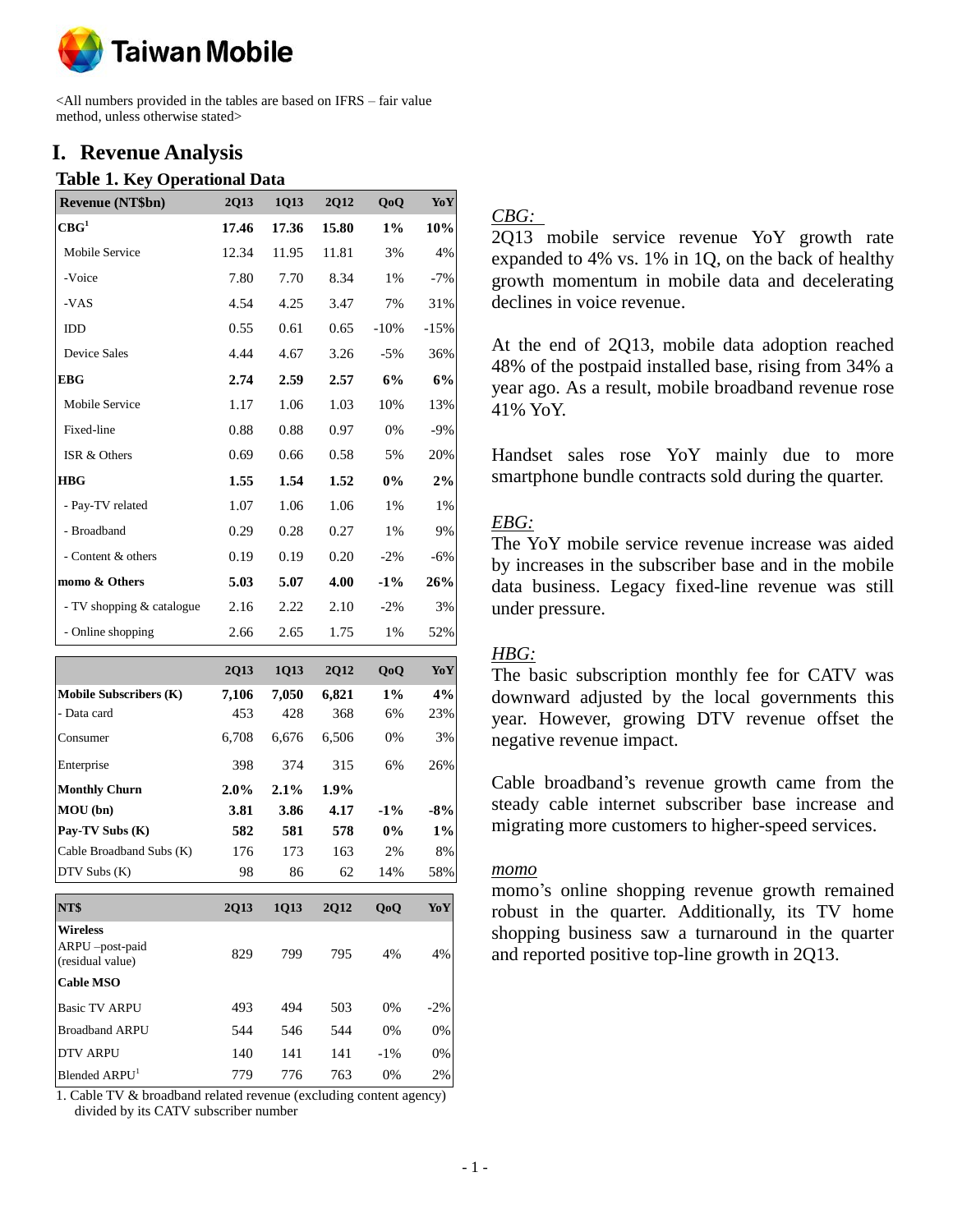

# **II. EBITDA Analysis**

## **Table 2. EBITDA Breakdown**

| NT\$bn         | 2Q13  | 1Q13  | 2Q12  | QoQ                           | YoY                     |
|----------------|-------|-------|-------|-------------------------------|-------------------------|
| <b>EBITDA</b>  | 7.78  | 7.46  | 7.59  | 4%                            | $2\%$                   |
| $-CBG$         | 5.73  | 5.53  | 5.69  | 4%                            | 1%                      |
| $-$ EBG        | 1.03  | 0.91  | 0.89  | 13%                           | 15%                     |
| - $HBG$        | 0.83  | 0.82  | 0.81  | 1%                            | 2%                      |
| -momo & others | 0.19  | 0.20  | 0.18  | $-6%$                         | 3%                      |
| <b>Margin</b>  | 29.0% | 28.1% |       | $31.7\% + 1.0$ ppts -2.7 ppts |                         |
| $-CBG$         | 32.8% | 31.8% | 36.0% | $+1.0$ ppts                   | $-3.2$ ppts             |
| $-$ EBG        | 37.5% | 35.0% |       | $34.7\%$ +2.5 ppts +2.8 ppts  |                         |
| $-$ HBG        | 53.6% | 53.2% | 53.4% |                               | $+0.4$ ppts $+0.3$ ppts |
| -momo & others | 3.8%  | 4.0%  | 4.6%  | $-0.2$ ppts                   | $-0.8$ ppts             |
| D&A            | 2.47  | 2.47  | 2.41  | $0\%$                         | $2\%$                   |
| $-CBG$         | 1.95  | 1.98  | 1.97  | $-2%$                         | $-1\%$                  |
| $-$ EBG        | 0.26  | 0.25  | 0.22  | 6%                            | 17%                     |
| $-$ HBG        | 0.16  | 0.16  | 0.14  | 5%                            | 16%                     |
| -momo & others | 0.09  | 0.08  | 0.08  | 17%                           | 10%                     |
| <b>EBIT</b>    | 5.31  | 4.99  | 5.17  | 6%                            | 3%                      |
| $-CBG$         | 3.78  | 3.54  | 3.73  | 7%                            | 1%                      |
| $-$ EBG        | 0.76  | 0.66  | 0.67  | 16%                           | 14%                     |
| $- HBG$        | 0.67  | 0.66  | 0.67  | 0%                            | $-1%$                   |
| -momo & others | 0.10  | 0.12  | 0.10  | $-20%$                        | $-3%$                   |

#### **Table 3. Non-operating Item**

| NT\$bn                             | . .<br>2013 | 1013   | 2012   | 0 <sub>0</sub> | YoY     |
|------------------------------------|-------------|--------|--------|----------------|---------|
| <b>Non-Operating</b>               | (0.46)      | (0.28) | (0.17) | 63%            | $177\%$ |
| -Net Interest Revenue<br>(Expense) | (0.06)      | (0.07) | (0.06) | $-14%$         | 3%      |
| - Write-off Loss                   | (0.43)      | (0.24) | (0.12) | 80%            | 260%    |
| -Others                            | 0.03        | 0.02   | 0.01   | 2.1%           | 22.8%   |

## EBITDA Analysis

In 2Q13, CBG's service revenue increase and cost management resulted in a 4% EBITDA growth QoQ. Compared to a year ago, CBG's 2Q13 top-line growth more than offset the increases in expenses related to over 30% volume rise in smartphone bundle packages and the addition of 1,900 3G base stations and 108 new company stores.

EBG's 2Q13 EBITDA YoY growth largely resulted from mobile business growth coupled with stable costs/expenses.

HBG has been benefiting from operating leverage and reported EBITDA growth both YoY and QoQ. But its depreciation expense has been on the rise due to more digital set-top-box procurements to beef up DTV service take-up.

In contrast to a 39% YoY drop in its 1Q13 EBITDA, momo's 2Q13 EBITDA delivered a 30% YoY jump, boosted not only by revenue increase but also by margin expansions in both the online and TV home shopping businesses.

#### Non-Operating Item Analysis

QoQ and YoY increases in non-operating expense came from a higher asset write-off loss in 2Q13.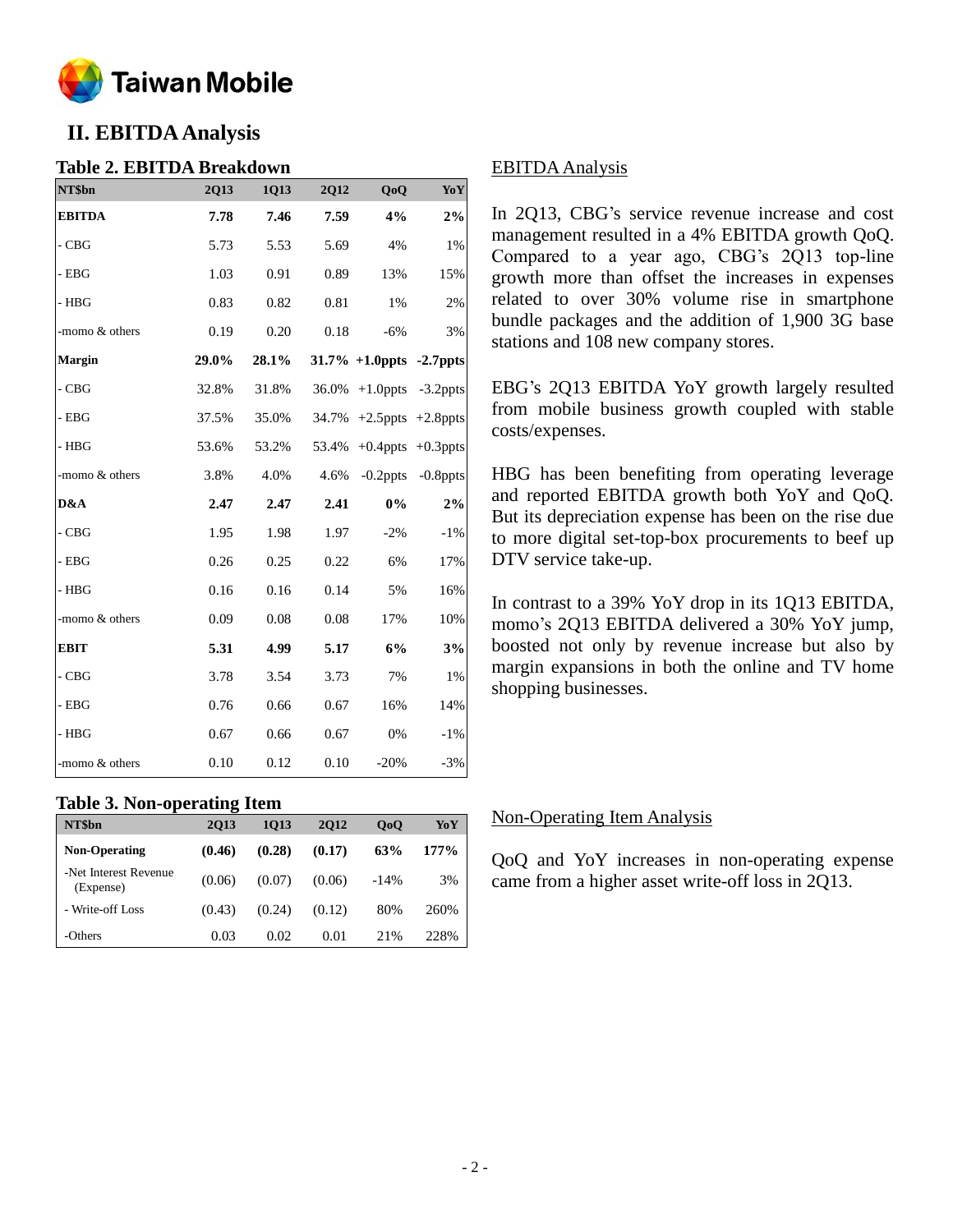

## **III. Income Statement Analysis**

## **Table 4. Income Statement**

| NT\$bn                       | <b>2Q13</b> | 1Q13   | 2Q12   |
|------------------------------|-------------|--------|--------|
| <b>Revenue</b>               | 26.77       | 26.56  | 23.91  |
| Telecom Service <sup>1</sup> | 14.98       | 14.54  | 14.73  |
| <b>Handset Sales</b>         | 4.72        | 4.95   | 3.35   |
| Revenue (residual value)     | 26.21       | 25.85  | 23.61  |
| Telecom Service              | 16.70       | 16.15  | 16.05  |
| <b>Operating Cost</b>        | 16.82       | 16.87  | 14.49  |
| <b>Operating Expense</b>     | 4.65        | 4.70   | 4.26   |
| Other Income/(Loss)          | 0.01        | 0.01   | 0.02   |
| <b>EBITDA</b>                | 7.78        | 7.46   | 7.59   |
| <b>Operating Income</b>      | 5.31        | 4.99   | 5.17   |
| Non-op. Income (Expense)     | (0.46)      | (0.28) | (0.17) |
| Pre-tax Income               | 4.84        | 4.70   | 5.00   |
| <b>Net Income</b>            | 3.96        | 3.81   | 4.12   |
| EPS (NT\$)                   | 1.47        | 1.42   | 1.53   |

1.Combined mobile and fixed-line revenues net of inter-company transactions

#### **Table 5. 1H13 Consolidated Results vs. Forecast**

| NT\$bn                       | 1H13   | YoY         | $%$ of<br>1H13<br><b>Forecast</b> |
|------------------------------|--------|-------------|-----------------------------------|
| <b>Revenue</b>               | 53.33  | 10%         | 99%                               |
| Telecom Service <sup>1</sup> | 29.55  | $0\%$       | 99%                               |
| <b>Handset Sales</b>         | 9.67   | 30%         | 91%                               |
| momo Revenue                 | 10.24  | 24%         | 108%                              |
| <b>Operating Income</b>      | 10.30  | $-1\%$      | 108%                              |
| Non-op. Income (Expense)     | (0.75) | 110%        | 162%                              |
| <b>Asset Write-off Loss</b>  | (0.67) | 199%        | 239%                              |
| Pre-tax Income               | 9.55   | $-4%$       | 105%                              |
| (Less Tax)                   | (1.67) | $-2\%$      | 108%                              |
| <b>Net Income</b>            | 7.76   | $-5%$       | 105%                              |
| EPS (NT\$)                   | 2.89   | $-5%$       | 105%                              |
| <b>EBITDA</b>                | 15.23  | 0%          | 105%                              |
| <b>EBITDA</b> margin         | 28.6%  | $-2.6$ ppts |                                   |

1.Combined mobile and fixed-line revenues net of inter-company transactions

#### Income Statement Analysis

#### Telecom revenue / cost

In 2Q13, our telecom revenue rose NT\$654m YoY, of which mobile service revenue was up NT\$997m or 7%, higher than our peers on a like-for-like basis. Adjusted for bundle sales, our 2Q13 telecom service revenue still showed an increase versus the YoY reduction in telecom cash cost.

#### Handset sales / cost

2Q13 handset subsidies remained relatively flattish YoY because the handset sales revenue and its costs increased by a similar magnitude from 2Q12.

#### **Opex**

The main increase came from adding 108 more company stores compared to a year ago.

#### EBITDA

As CBG, EBG, HBG, and momo all had healthy revenue growth, this led to a 2% YoY increase in EBITDA in the quarter, versus a 2% EBITDA drop in 1Q13.

#### Net income

2Q13 asset write-off losses came in higher than a year ago. Having said that, accumulative consolidated net income for the first half was still ahead of our guidance.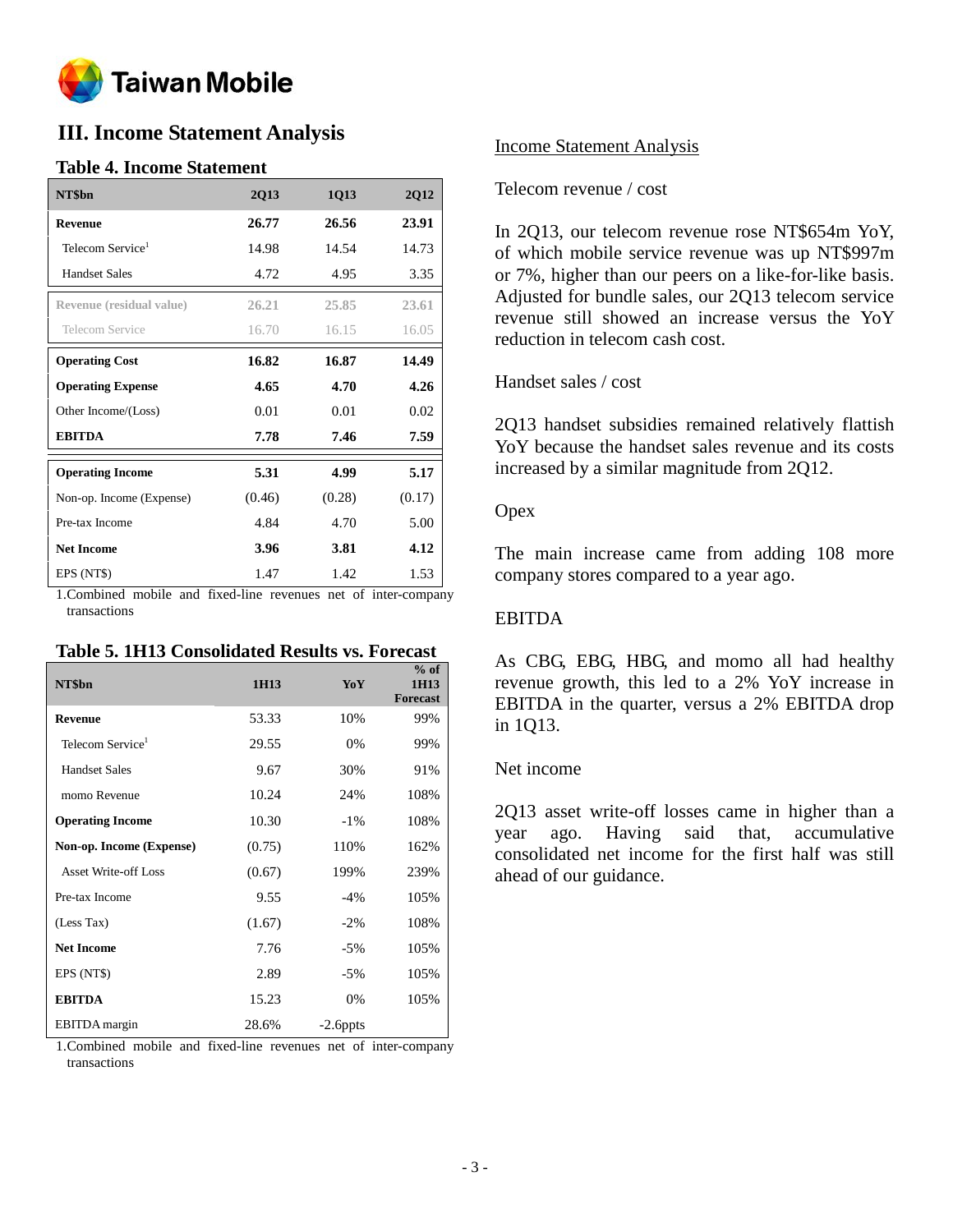

## **IV. Cash Flow Analysis**

## **Table 6. Cash Flow**

| NT\$bn                                                                   | <b>2Q13</b> | 1Q13   | 2Q12   |
|--------------------------------------------------------------------------|-------------|--------|--------|
| <b>Total Op Sources/(Uses)</b>                                           | 7.38        | 3.94   | 6.35   |
| Pre-tax Income                                                           | 4.84        | 4.70   | 5.00   |
| Depreciation                                                             | 2.16        | 2.16   | 2.09   |
| Amortization                                                             | 0.31        | 0.31   | 0.33   |
| Changes in Working Capital                                               | (0.50)      | (3.59) | (1.33) |
| <b>Asset Write-off Add-backs</b>                                         | 0.43        | 0.24   | 0.12   |
| Other Add-backs                                                          | 0.14        | 0.11   | 0.14   |
|                                                                          |             |        |        |
| <b>Net Investing Sources/(Uses)</b>                                      | (5.07)      | (4.31) | (3.07) |
| Capex <sup>1</sup>                                                       | (2.67)      | (3.97) | (1.69) |
| Divestment (Acquisition)                                                 | (1.38)      | (0.39) | (0.07) |
| Refundable Deposits (Increase)                                           | (1.04)      | (0.00) | (0.01) |
| Other Financial Assets (Increase) <sup>2</sup>                           | (0.01)      | 0.04   | (1.32) |
| Others                                                                   | 0.04        | 0.02   | 0.01   |
|                                                                          |             |        |        |
| <b>Net Financing Sources/(Uses)</b>                                      | 2.89        | 0.25   | (4.01) |
| Short-Term Borrowings                                                    | (2.65)      | 0.25   | (3.77) |
| Corporate Bond Payable                                                   | 5.80        | 0.00   | 0.00   |
| Others                                                                   | (0.25)      | 0.00   | (0.25) |
|                                                                          |             |        |        |
| <b>Net Cash Position Chg.</b>                                            | 5.20        | (0.12) | (0.74) |
| 1 Inclusive of prepayments for equipment and the acquisition of computer |             |        |        |

1. Inclusive of prepayments for equipment and the acquisition of computer software & other intangible assets

2. Mainly time deposits with durations of over 3 months

## **Table 7. Capex & FCF**

| NT\$bn                | <b>2Q13</b> | 1Q13   | <b>2Q12</b> |
|-----------------------|-------------|--------|-------------|
| <b>Cash Capex</b>     | 2.67        | 3.97   | 1.69        |
| - Mobile              | 2.07        | 1.30   | 1.12        |
| - Fixed-line          | 0.40        | 2.54   | 0.46        |
| - Cable MSO           | 0.16        | 0.11   | 0.10        |
| - momo                | 0.04        | 0.02   | 0.01        |
| % of Revenue          | 10%         | 15%    | 7%          |
| <b>Free Cash Flow</b> | 4.71        | (0.03) | 4.66        |

#### Cash Flow Analysis

In 2Q13, operating cash inflow increased sequentially due to a rise in accounts payable and a decrease in inventories.

2Q13 investing cash outflow rose YoY because of higher mobile capex and more equity investments. Net investing cash outflow in 2Q13 including mainly NT\$2.67bn cash capex; NT\$384m capital injections into our 49.9%-held Taipei New Horizon and 19%-owned Trusted Service Management, the NFC consortium in Taiwan; NT\$1bn refundable deposits with NCC for the upcoming spectrum auction.

2Q financing cash inflows increased both QoQ and YoY due to the issuance of a corporate bond in the quarter. The net inflow of NT\$2.89bn was mainly a combination of 1) a NT\$2.65bn repayment of short-term borrowings, and 2) a 5-year NT\$5.8bn straight corporate bond with a coupon rate of 1.29% issued on April 25.

#### Capex and Free Cash Flow Analysis

2Q13 cash capex was down sequentially, mainly due to a NT\$2.12bn payment for a 2012 IDC (internet data center) construction cost being made in 1Q13.

With the increased operating cash inflows and lower cash capex for the quarter, free cash flow rose from the previous quarter.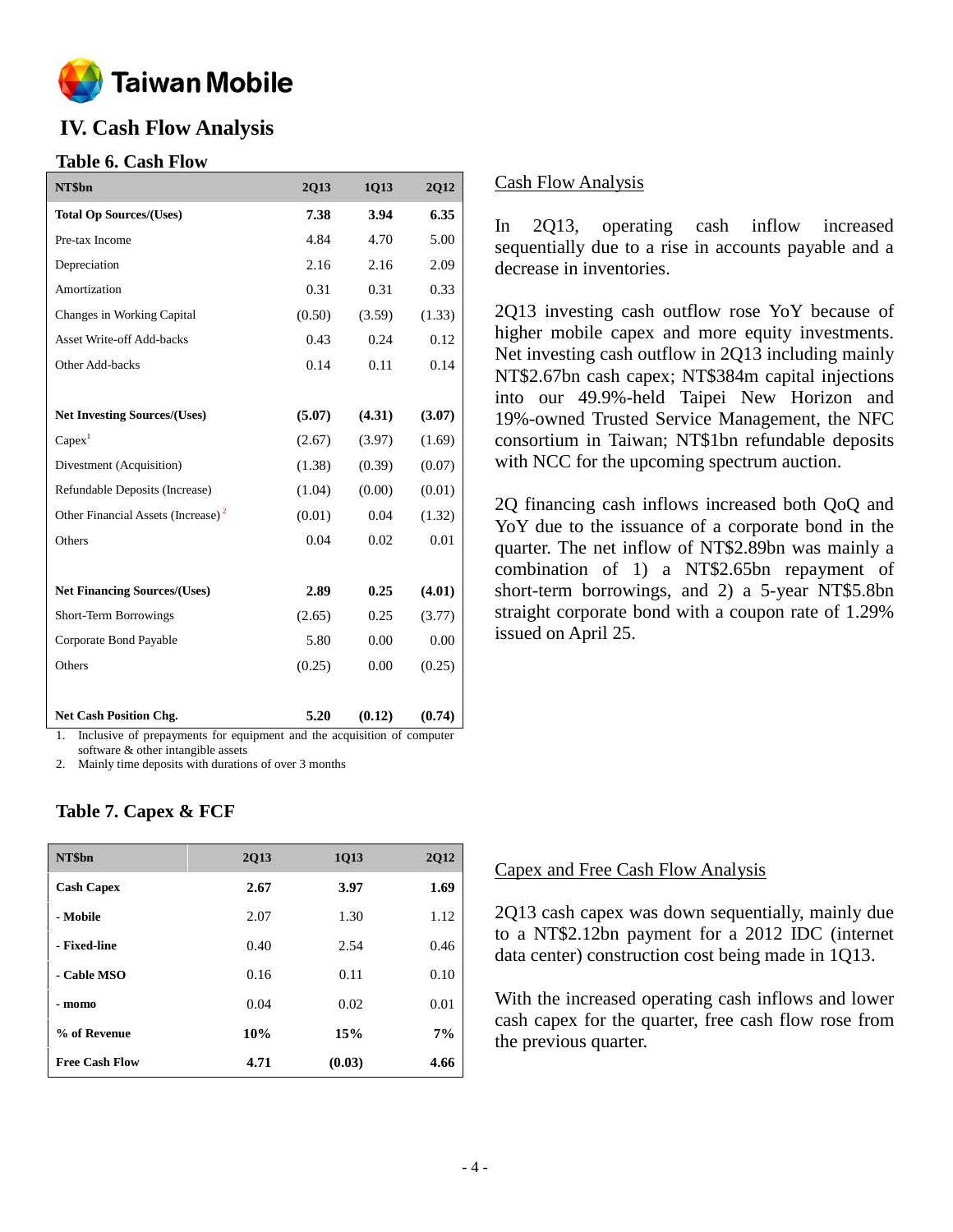

# **V. Balance Sheet Analysis**

## **Table 8. Balance Sheet**

| NT\$bn                                                             | <b>2Q13</b> | 1Q13    | 2Q12    |  |  |  |
|--------------------------------------------------------------------|-------------|---------|---------|--|--|--|
| <b>Total Assets</b>                                                | 111.86      | 104.42  | 97.21   |  |  |  |
| <b>Current Assets</b>                                              | 32.85       | 26.21   | 21.77   |  |  |  |
| - Cash & Cash Equivalents                                          | 11.28       | 7.11    | 4.76    |  |  |  |
| - Accounts Receivable                                              | 13.92       | 12.90   | 11.12   |  |  |  |
| - Inventories                                                      | 3.18        | 3.48    | 2.51    |  |  |  |
| - Other Current Assets                                             | 4.48        | 2.72    | 3.38    |  |  |  |
| Non-current Assets                                                 | 79.01       | 78.21   | 75.44   |  |  |  |
| - Long-Term Investment                                             | 3.27        | 3.43    | 2.38    |  |  |  |
| - Property and Equipment                                           | 42.19       | 42.47   | 40.83   |  |  |  |
| - Other Non-current Assets                                         | 33.55       | 32.31   | 32.23   |  |  |  |
| <b>Liabilities</b>                                                 | 61.40       | 42.76   | 47.77   |  |  |  |
| <b>Current Liabilities</b>                                         | 42.36       | 29.67   | 40.27   |  |  |  |
| - ST Debt/Commercial Paper Payable                                 | 4.77        | 7.42    | 5.85    |  |  |  |
| - Other Current Liabilities                                        | 37.59       | 22.25   | 34.42   |  |  |  |
| Non-current Liabilities                                            | 19.05       | 13.09   | 7.50    |  |  |  |
| - Long-Term Borrowings                                             | 14.79       | 9.00    | 4.00    |  |  |  |
| - Deferred Income Tax Liability                                    | 2.48        | 2.35    | 1.88    |  |  |  |
| - Other Non-current Liabilities                                    | 1.78        | 1.74    | 1.62    |  |  |  |
| <b>Shareholders' Equity</b>                                        | 50.46       | 61.66   | 49.44   |  |  |  |
| -Paid-in Capital                                                   | 34.21       | 34.21   | 34.21   |  |  |  |
| -Capital Surplus                                                   | 12.43       | 12.43   | 12.43   |  |  |  |
| -Legal Reserve                                                     | 19.26       | 18.06   | 18.06   |  |  |  |
| -Un-appropriated Earnings                                          | 6.61        | 7.91    | 6.32    |  |  |  |
| -Treasury Shares                                                   | (31.08)     | (31.08) | (31.08) |  |  |  |
| -Retained Earnings & Others*                                       | 9.02        | 20.12   | 9.50    |  |  |  |
| * Including YTD profits, minority interests and other equity items |             |         |         |  |  |  |

## **Table 9. Ratios**

|                                  | 2013 | 1013 | <b>2012</b> |
|----------------------------------|------|------|-------------|
| <b>Current Ratio</b>             | 78%  | 88%  | 54%         |
| Interest Coverage (x)            | 58.9 | 59.8 | 72.5        |
| <b>Net Debt (Cash) to Equity</b> | 16%  | 15%  | 10%         |
| Net Debt (Cash) to EBITDA $(x)$  | 0.27 | 0.30 | 0.17        |
| <b>ROE</b> (annualized)          | 32%  | 25%  | 34%         |
| <b>ROA</b> (annualized)          | 14%  | 15%  | 17%         |

## Balance Sheet Analysis *Assets:*

In 2Q13, cash balance increased QoQ due to higher operating cash inflows as explained in the cash flow analysis section. Compared to a year ago, 2Q13 cash level was higher mainly due to the increased financing cash inflows.

The YoY increase in accounts receivable mainly reflected the expanding bundled handset sales and mobile service revenue. But the average collection days remained stable at 46 days.

The inventory level rose YoY, as a result of more handset procurements.

The net PP&E balance consisted of \$31.4bn in mobile, \$8.3bn in fixed network, \$2bn in cable-TV assets and \$0.5bn in momo.

*Liabilities & Shareholders'Equity***:**

The QoQ increase in other current liabilities was due to the NT\$0.3bn payable of cash returns from legal reserve and the \$14.5bn dividends payable paid on July 26, 2013.

Gross debt grew to NT\$19.56bn at the end of 2Q13, following a reduction in short-term borrowings and the issuance of the corporate bond.

## Ratio Analysis

Current ratio fell sequentially due to dividends payable in 2Q13.

ROE improved from 1Q13 due to fewer shareholders' equity at the end of 2Q13 after dividend declarations.